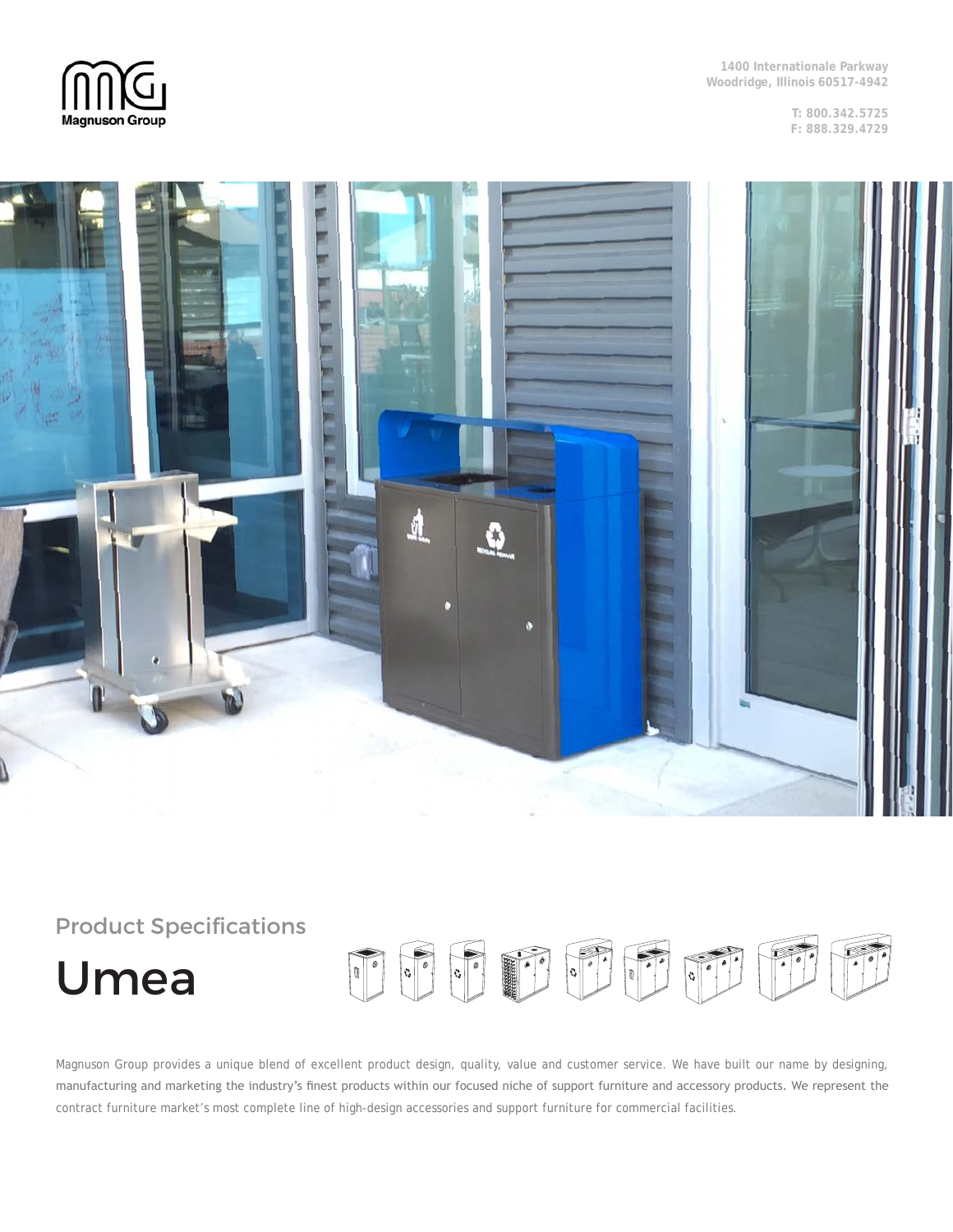



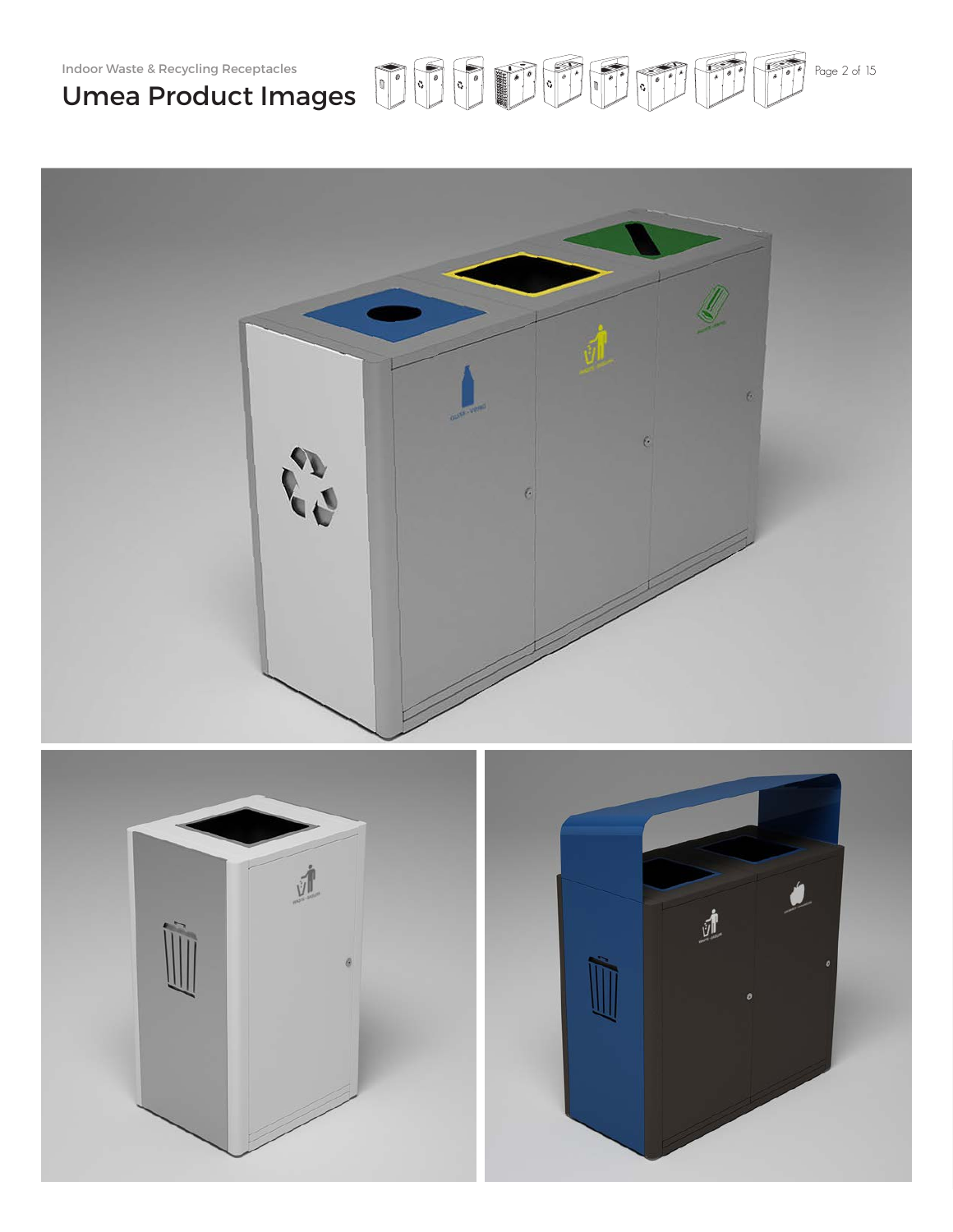# Umea Product Specs



LANDFILL · VERTEDERO

**RECVOLING** 

### **Design Story**

Designed by QDesign, UMEA is a new receptacle family unmatched in its versatility. Constructed of painted steel and suitable for both indoors and outdoors, UMEA models can be 1, 2 or 3-compartments wide – each with selectable top inserts and corresponding front graphics. Made in the USA.



### UMEA SAMPLE CONFIGURATIONS



UMEA OPTIONAL SIDE-PANEL CUTOUTS





UMEA TOP-OPENING OPTIONS





### **Customer Service**

Magnuson Group is proud of its reputation of providing outstanding customer service. We listen to your questions, concerns and opinions respectfully and will always try to assist our customers efficiently and most importantly in a friendly manner.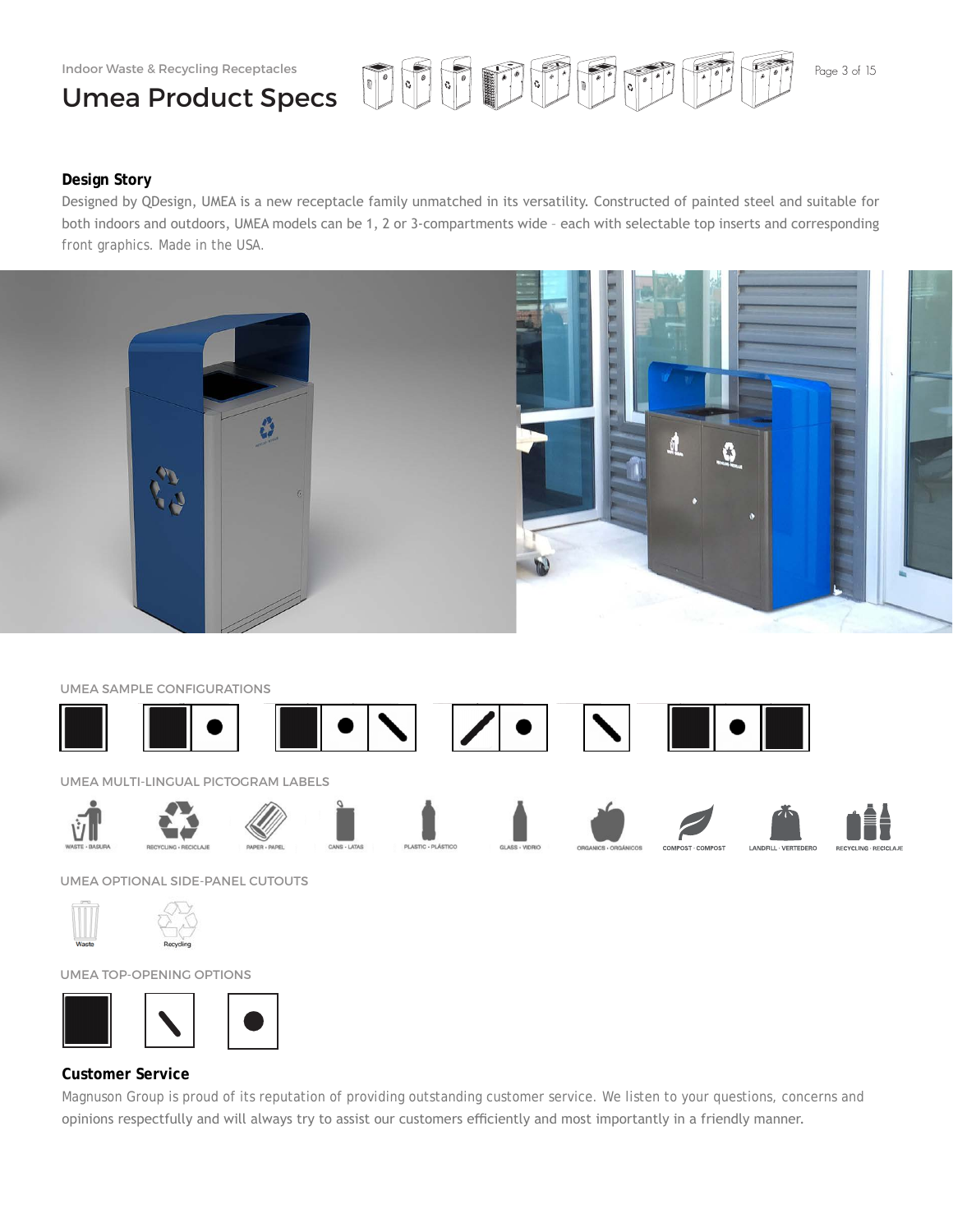# Umea Ordering Info



### HOW TO ORDER UMEA

**When ordering Umea, a model and a selection must be made from each option below and noted on the order. Special notes are as follows:**

THE PER



#### UMEA MODELS & SPECIFICATIONS

| Model #   | $H \times W \times D$   | Shipping Weight | <b>Product Description</b>                                                                                                                 |
|-----------|-------------------------|-----------------|--------------------------------------------------------------------------------------------------------------------------------------------|
| $UMEA-10$ | 35 1/2" x 22" x 18 1/2" | 72 lbs.         | Single 40 gallon compartment waste receptacle with internal rigid liner and locking<br>front opening. Single top opening.                  |
| UMEA-11   | 44 3/4" x 22" x 18 1/2" | 96 lbs.         | Single 40 gallon compartment waste receptacle with internal rigid liner and locking<br>front opening. Single top opening with flat hood.   |
| UMEA-12   | 46 3/4" X 22" X 18 1/2" | $101$ lbs.      | Single 40 gallon compartment waste receptacle with internal rigid liner and locking<br>front opening. Single top opening with angled hood. |
| UMEA-20   | 35 1/2" x 40" x 18 1/2" | $140$ lbs.      | Double 40 gallon compartment waste receptacle with internal rigid liner and locking<br>front opening. Two top openings.                    |
| UMEA-21   | 44 3/4" x 40" x 18 1/2" | $164$ lbs.      | Double 40 gallon compartment waste receptacle with internal rigid liner and locking<br>front opening. Two top openings with flat hood.     |
| UMEA-22   | 46 3/4" x 40" x 18 1/2" | 169 lbs.        | Double 40 gallon compartment waste receptacle with internal rigid liner and locking<br>front opening. Two top openings with angled hood.   |
| $UMEA-30$ | 35 1/2" x 58" x 18 1/2" | $203$ lbs.      | Triple 40 gallon compartment waste receptacle with internal rigid liner and locking front<br>opening. Three top openings.                  |
| UMEA-31   | 44 3/4" x 58" x 18 1/2" | 227 lbs.        | Triple 40 gallon compartment waste receptacle with internal rigid liner and locking front<br>opening. Three top openings with flat hood.   |
| UMEA-32   | 46 3/4" x 58" x 18 1/2" | 232 lbs.        | Triple 40 gallon compartment waste receptacle with internal rigid liner and locking front<br>opening. Three top openings with angled hood. |

#### UMEA PRODUCT OPTIONS

**Black Vinyl** 

| <b>Body Colors</b>           | Side Panel/Hood Colors   | <b>Top Opening Choices</b>                                                                                        |
|------------------------------|--------------------------|-------------------------------------------------------------------------------------------------------------------|
| Sky White<br><b>Contract</b> | Sea Green                | Waste Opening is 10 11/16" x 10 3/16"                                                                             |
| <b>Brightbond Silver</b>     | Sky White                | Paper Opening is 2" x 14"                                                                                         |
| Mineral Bronze               | <b>Brightbond Silver</b> |                                                                                                                   |
|                              | Mineral Bronze           | Circle Opening is 5" Diameter                                                                                     |
| Icon Graphic Colors          | Marigold Yellow          | Multi-Lingual Pictogram Label Options                                                                             |
| White Vinyl                  | Marine Blue              |                                                                                                                   |
| Dark Grey Vinyl              | Clementine Orange        |                                                                                                                   |
| Cactus Green Vinyl           |                          | LANDFILL · VERTEDERO<br>WASTE - BASURA<br><b>CANS - LATAS</b><br>RECYCLING - RECICLAJE<br>PAPER - PAPEL           |
| Vivid Blue Vinyl             |                          | NÊ                                                                                                                |
| Sunflower Vinyl              |                          | PLASTIC - PLÁSTICO<br><b>GLASS - VIDRIO</b><br>ORGANICS - ORGÁNICOS<br>COMPOST - COMPOST<br>RECYCLING - RECICLAJE |
| Bright Orange Vinyl          |                          | Optional Side-Panel Cutouts or Advertising Panel                                                                  |

\*\* Physical finish chips are available, please contact Customer Service for details.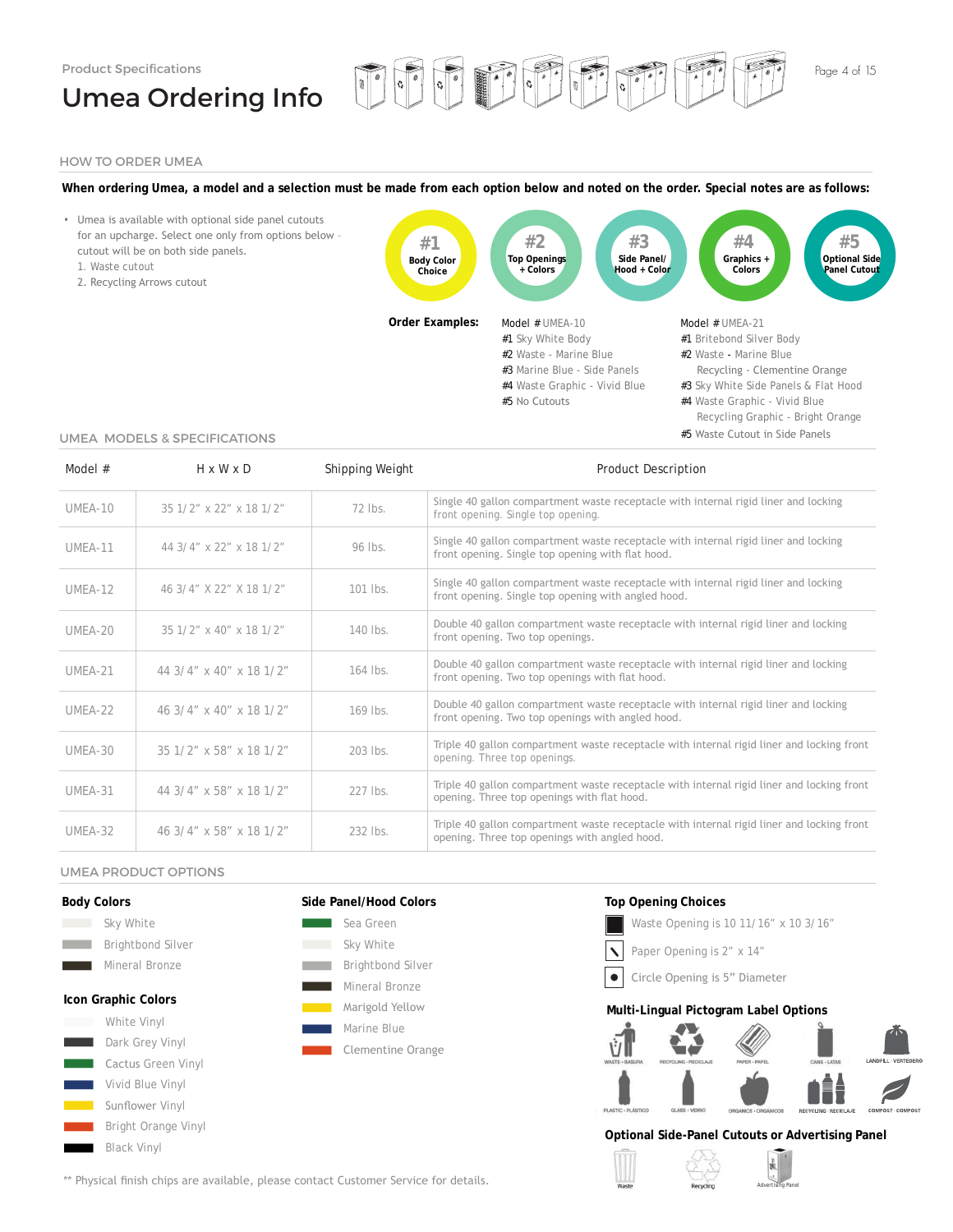# Umea - Waste & Recycling Receptacles





### **Locally Sourced**

Magnuson Group recognizes the increase in demand for building materials and products that are extracted and manufactured within the region, thereby supporting the use of indigenous resources and reducing the environmental impacts resulting from transportation.



**1%** of Umea materials are sourced outside 95 miles of MG HQ 99% of Umea materials are sourced within 95 miles of MG HQ

### **LEED v4**

### LEED V4 - ENVIRONMENTAL PROFILE & ATTRIBUTES

|                                              | 99% of Umea materials are sourced within 95 miles of MG HQ<br>1% of Umea materials are sourced outside 95 miles of MG HO |                                                                                                                                                                                                                                                                                                                                                                                                                                                                                              |  |  |  |  |  |
|----------------------------------------------|--------------------------------------------------------------------------------------------------------------------------|----------------------------------------------------------------------------------------------------------------------------------------------------------------------------------------------------------------------------------------------------------------------------------------------------------------------------------------------------------------------------------------------------------------------------------------------------------------------------------------------|--|--|--|--|--|
| LEED V4 - ENVIRONMENTAL PROFILE & ATTRIBUTES | LEED v4                                                                                                                  | Umea contributes to various LEED prerequisites & credits. Specific products cannot be LEED-certified,<br>but they can support LEED criteria. For general questions about LEED, please contact USGBC.                                                                                                                                                                                                                                                                                         |  |  |  |  |  |
| Program                                      | Category & Item                                                                                                          | Contribution                                                                                                                                                                                                                                                                                                                                                                                                                                                                                 |  |  |  |  |  |
| Interior Design + Construction               | Materials + Resources                                                                                                    | Storage & Collection of Recyclables                                                                                                                                                                                                                                                                                                                                                                                                                                                          |  |  |  |  |  |
|                                              | Indoor Environmental Quality                                                                                             | Low-Emitting Materials                                                                                                                                                                                                                                                                                                                                                                                                                                                                       |  |  |  |  |  |
| Building Design + Construction               | Materials + Resources                                                                                                    | Storage & Collection of Recyclables                                                                                                                                                                                                                                                                                                                                                                                                                                                          |  |  |  |  |  |
|                                              | Indoor Environmental Quality                                                                                             | Low-Emitting Materials - Systems Furniture & Seating                                                                                                                                                                                                                                                                                                                                                                                                                                         |  |  |  |  |  |
| Builing Operations + Maintenance             | Materials + Resources                                                                                                    | Solid Waste Management - Ongoing Consumables                                                                                                                                                                                                                                                                                                                                                                                                                                                 |  |  |  |  |  |
| <b>MAGNUSON GROUP CERTIFICATIONS</b>         | Indoor Advantage Gold Certification (SCS)                                                                                | Indoor Advantage Gold certification is SCS Global Services' highest level of indoor air quality performance for furniture.<br>The certification assures that furniture products support a healthy indoor environment by meeting strict chemical<br>emission limits for volatile organic compounds (VOCs). To be certified, products must be tested by independent labs for<br>compliance with the ANSI/BIFMA X7.1, and either ANSI/BIFMA e.3 or CDPH/EHLB Standard Method V1-1 for VOC emis- |  |  |  |  |  |
| FLIRNITIIRE                                  | sions of concerns.<br><b>US Green Building Council (USGBC)</b>                                                           | Magnuson Group is a proud member of the US Green Building Council (USGBC), which supports the advancement of the<br>latest in innovative building practices & minimalizing environmental impact for a more sustainable built environment.                                                                                                                                                                                                                                                    |  |  |  |  |  |

#### MAGNUSON GROUP CERTIFICATIONS



#### **Indoor Advantage Gold Certification (SCS)**



### **US Green Building Council (USGBC)**

### MAGNUSON GROUP GENERAL SUSTAINABILITY PRACTICES

Magnuson Group recognizes the importance of being good stewards to the earth. We incorporate positive environmental processes into all facets of the company. Whether the process is administrative in nature, or is in manufacturing, Magnuson Group strives to ensure that environmental concerns are made a part of the system. Some specifics include:

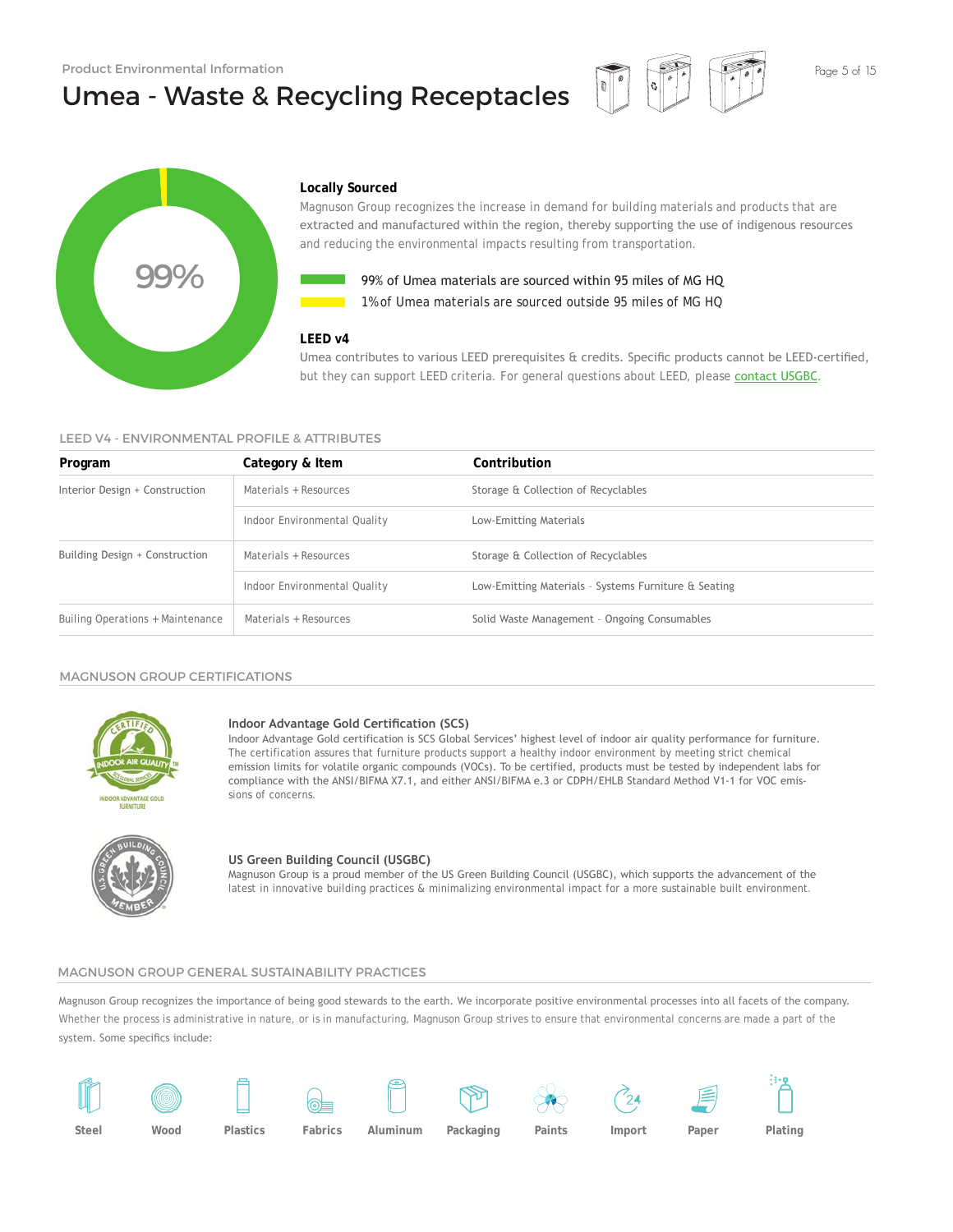### Umea-10



### **Functional Unit**

One single 40 gallon compartment waste receptacle with internal rigid liner and locking front opening. Single top opening.

### **Model & Dimensions**

SKU: UMEA-10 Shipping Weight: 72 lbs.

HxWxD: 35 1/2" x 22" x 18 1/2"

### **Color & Finishes**

| Body Color(s):        | Sky White                                                                                                            |
|-----------------------|----------------------------------------------------------------------------------------------------------------------|
|                       | Britebond Silver                                                                                                     |
|                       | Mineral Bronze                                                                                                       |
| Side Panels Color(s): | Sky White, Britebond Silver<br>Mineral Bronze, Sea Green<br>Marigold Yellow, Marine Blue<br><b>Clementine Orange</b> |
| Top Insert Color(s):  | Sea Green, Marigold Yellow<br>Marine Blue, Mineral Bronze<br>Clementine Orange,<br>Sky White, Britebond Silver       |

### **Content Declaration**

The charts to the right detail the materials in the product, local source and pre/post recyclability information.

### RECYCLED CONTENT SUMMARY

|                                       | % Total<br>Weight (TW) | % Recycled<br>Content | % Pre Con-<br>sumer | % Post<br>Consumer | % Renewable<br>Content | % Post Life<br>Recyclability | Locally<br>Sourced |
|---------------------------------------|------------------------|-----------------------|---------------------|--------------------|------------------------|------------------------------|--------------------|
| Cold Rolled Steel                     | 90.96%                 | 30%                   | 5%                  | $0\%$              | 0%                     | 100%                         | Yes                |
| Low VOC Powder Paint                  | 1.50%                  | $0\%$                 | $0\%$               | $0\%$              | $0\%$                  | $0\%$                        | Yes                |
| Packaging                             | 0.50%                  | 35%                   | $0\%$               | 100%               | $0\%$                  | $0\%$                        | Yes                |
| <b>LLDPE Plastic Liner</b>            | 7.00%                  | 100%                  | 10%                 | O%                 | O%                     | 100%                         | Yes                |
| Fasteners/Glides                      | 0.04%                  | 20%                   | 20%                 | $0\%$              | O%                     | 100%                         | No                 |
| Vinyl Label                           | n/a                    | $0\%$                 | O%                  | O%                 | $0\%$                  | O%                           | Yes                |
| TOTAL = $\Sigma(TW \star COLUMN/100)$ |                        | 34.5%                 | 5.3%                | 0.50%              | 0.00%                  | 98%                          |                    |

### **Disclaimer**

Numbers may vary based on model and options selected. Calculations of recycled content are based on data provided by suppliers and other available information. This data may include industry averages, ranges or other broadly based information. Magnuson Group makes conservative assumptions when compiling this information to provide the most accurate recycled content calculations possible but variability in market conditions or manufacturing processes may result in higher or lower content.





Interior Design + Construction Building Design + Construction Building Operations + Maintenance

### **LEED Product Information**

Umea contributes to various LEED prerequisites & credits. Specific products cannot be LEED-certified, but they can support LEED criteria. For general questions about LEED, please contact USGBC.

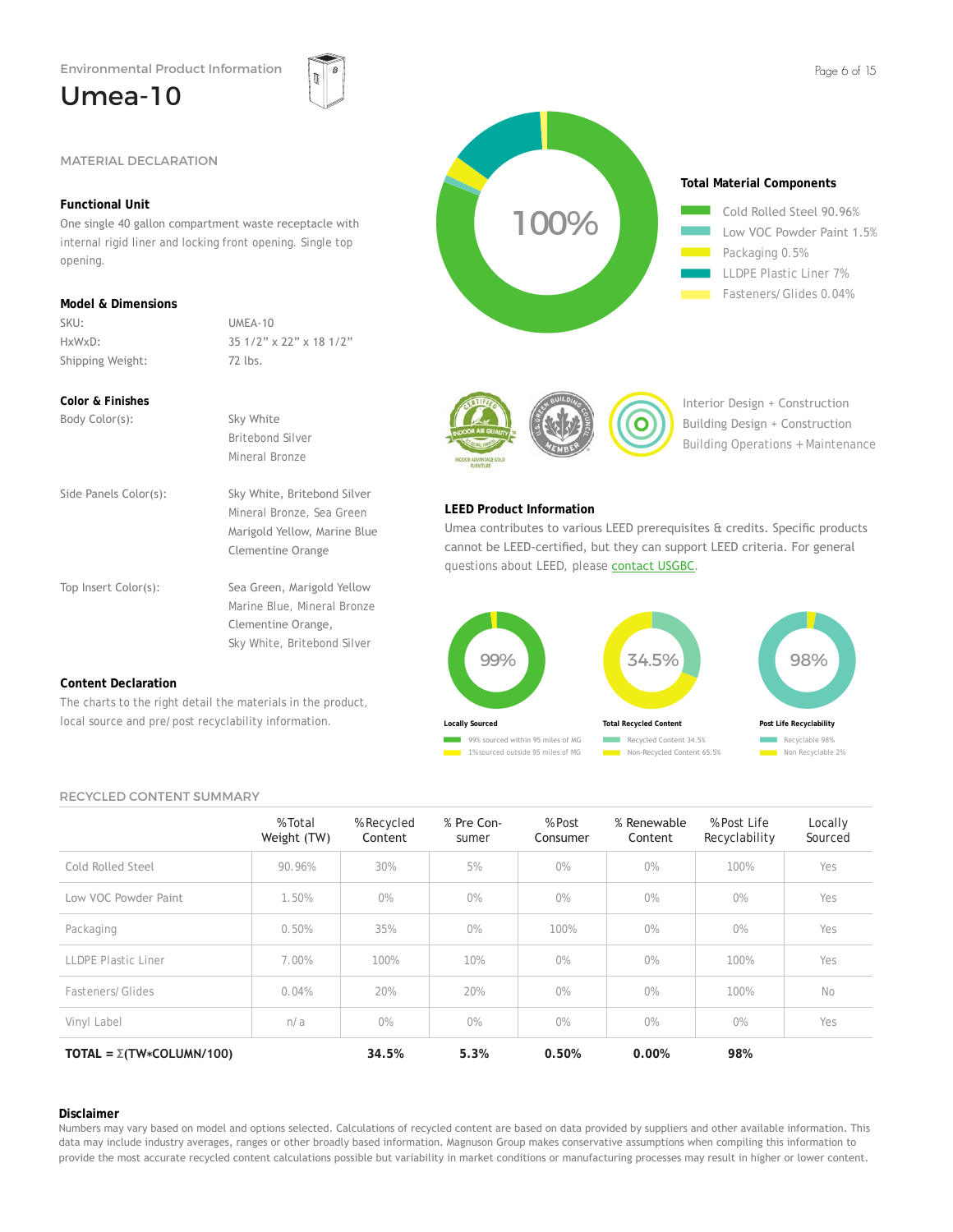One single 40 gallon compartment waste receptacle with internal rigid liner and locking front opening. Single top

HxWxD: 44 3/4" x 22" x 18 1/2"

### Umea-11

**Functional Unit**

opening with flat hood.

**Model & Dimensions**

**Color & Finishes**

SKU: UMEA-11

Shipping Weight: 96 lbs.





Umea contributes to various LEED prerequisites & credits. Specific products cannot be LEED-certified, but they can support LEED criteria. For general

Freduct Information<br>
Product Information<br>
Product Information<br>
Contributes to various LEED prerequisites & credits. Specific provides about LEED criteria. For ger<br>
ons about LEED, please <u>contact USGBC</u>.<br>
33.8% 98% 98%

33.8%<br>Total Recycled Content

98%<br>Post Life Recyclability

Interior Design + Construction Building Design + Construction Building Operations + Maintenance

> Recyclable 98% Non Recyclable 2% **Post Life Recyclability**

Recycled Content 33.8% Non-Recycled Content 66.2%

**Total Recycled Content**

| Body Color(s):               | Sky White                                                                                                            |
|------------------------------|----------------------------------------------------------------------------------------------------------------------|
|                              | <b>Britebond Silver</b>                                                                                              |
|                              | Mineral Bronze                                                                                                       |
| Side Panels / Hood Color(s): | Sky White, Britebond Silver<br>Mineral Bronze, Sea Green<br>Marigold Yellow, Marine Blue<br><b>Clementine Orange</b> |
| Top Insert Color(s):         | Sea Green, Marigold Yellow<br>Marine Blue, Mineral Bronze<br>Clementine Orange,<br>Sky White, Britebond Silver       |

### **Content Declaration**

The charts to the right detail the materials in the product, local source and pre/post recyclability information.

### RECYCLED CONTENT SUMMARY

|                                       | % Total<br>Weight (TW) | % Recycled<br>Content | % Pre Con-<br>sumer | % Post<br>Consumer | % Renewable<br>Content | % Post Life<br>Recyclability | Locally<br>Sourced |
|---------------------------------------|------------------------|-----------------------|---------------------|--------------------|------------------------|------------------------------|--------------------|
| Cold Rolled Steel                     | 91.95%                 | 30%                   | 5%                  | $0\%$              | $0\%$                  | 100%                         | Yes                |
| Low VOC Powder Paint                  | 1.50%                  | $0\%$                 | $0\%$               | $0\%$              | $0\%$                  | $0\%$                        | Yes                |
| Packaging                             | 0.50%                  | 35%                   | $0\%$               | 100%               | $0\%$                  | $0\%$                        | Yes                |
| <b>LLDPE Plastic Liner</b>            | 6.00%                  | 100%                  | 10%                 | $0\%$              | O%                     | 100%                         | Yes                |
| Fasteners/Glides                      | 0.05%                  | 20%                   | 20%                 | O%                 | O%                     | 100%                         | No                 |
| Vinyl Label                           | n/a                    | $0\%$                 | $0\%$               | $0\%$              | O%                     | O%                           | Yes                |
| TOTAL = $\Sigma(TW \star COLUMN/100)$ |                        | 33.8%                 | 5.2%                | 0.50%              | 0.00%                  | 98%                          |                    |

**LEED Product Information**

99%<br>10cally sourced

**Locally Sourced**

**25 + 259% sourced within 95 miles of MG**<br>25 + 1% sourced outside 95 miles of MG

questions about LEED, please contact USGBC.

### **Disclaimer**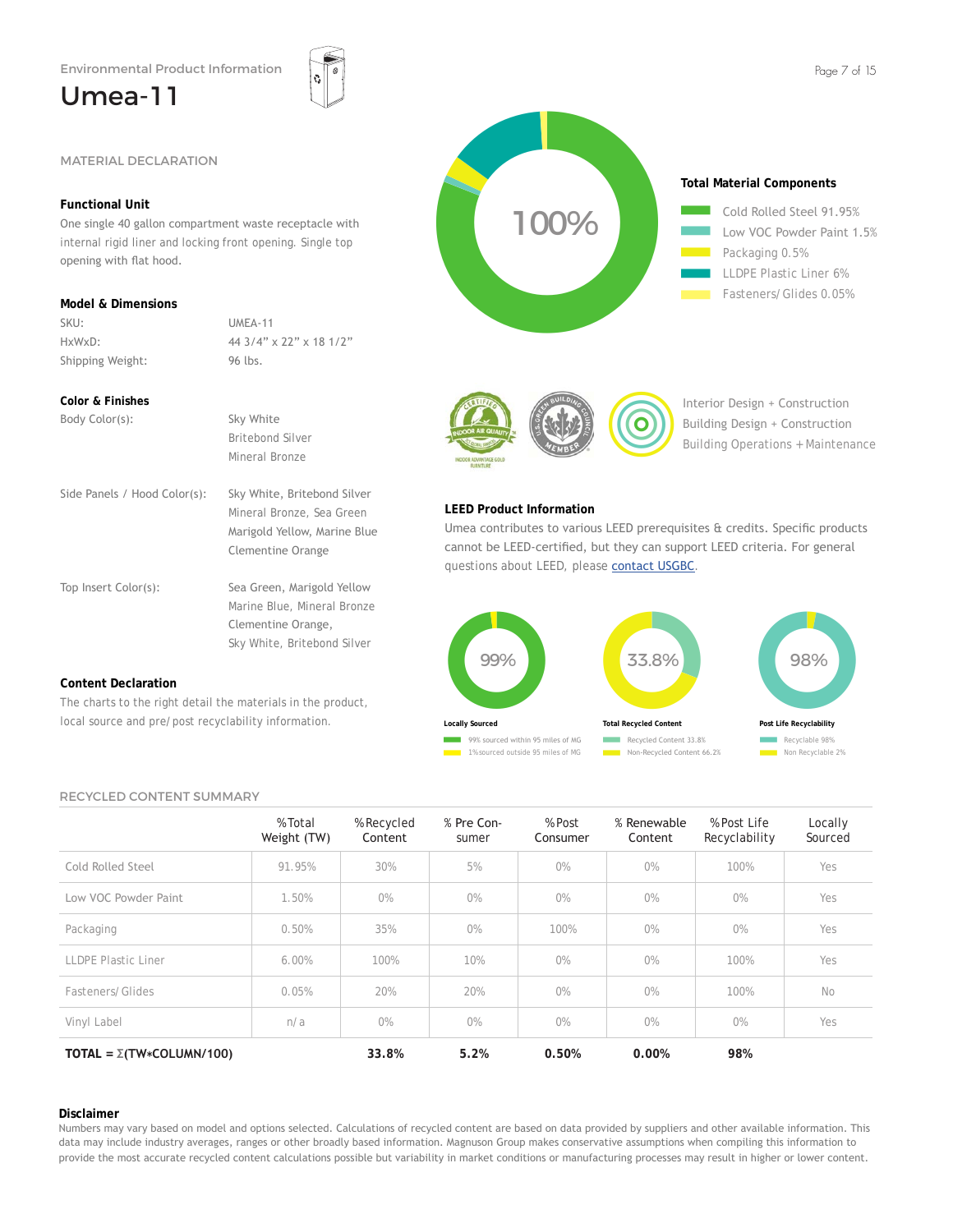### Umea-12



### **Functional Unit**

**SEARATION**<br>
MATERIAL DECLARATION<br>
Functional Unit<br>
One single 40 gallon compartment waste receptacle with<br>
internal rigid liner and locking front opening. Single top<br>
opening with angled hood.<br>
Model & Dimensions<br>
SKU:<br> One single 40 gallon compartment waste receptacle with internal rigid liner and locking front opening. Single top opening with angled hood.

### **Model & Dimensions**

SKU: UMEA-12 Shipping Weight: 101 lbs.

HxWxD: 46 3/4" x 22" x 18 1/2"

### **Color & Finishes**

| Body Color(s):               | Sky White                                                                                                            |
|------------------------------|----------------------------------------------------------------------------------------------------------------------|
|                              | Britebond Silver                                                                                                     |
|                              | Mineral Bronze                                                                                                       |
| Side Panels / Hood Color(s): | Sky White, Britebond Silver<br>Mineral Bronze, Sea Green<br>Marigold Yellow, Marine Blue<br><b>Clementine Orange</b> |
| Top Insert Color(s):         | Sea Green, Marigold Yellow<br>Marine Blue, Mineral Bronze<br>Clementine Orange,<br>Sky White, Britebond Silver       |

### **Content Declaration**

The charts to the right detail the materials in the product, local source and pre/post recyclability information.

### RECYCLED CONTENT SUMMARY

|                                       | % Total<br>Weight (TW) | % Recycled<br>Content | % Pre Con-<br>sumer | % Post<br>Consumer | % Renewable<br>Content | % Post Life<br>Recyclability | Locally<br>Sourced |
|---------------------------------------|------------------------|-----------------------|---------------------|--------------------|------------------------|------------------------------|--------------------|
| Cold Rolled Steel                     | 91.95%                 | 30%                   | 5%                  | $0\%$              | $0\%$                  | 100%                         | Yes                |
| Low VOC Powder Paint                  | 1.50%                  | $0\%$                 | $0\%$               | $0\%$              | $0\%$                  | $0\%$                        | Yes                |
| Packaging                             | 0.50%                  | 35%                   | $0\%$               | 100%               | $0\%$                  | $0\%$                        | Yes                |
| <b>LLDPE Plastic Liner</b>            | 6.00%                  | 100%                  | 10%                 | O%                 | O%                     | 100%                         | Yes                |
| Fasteners/Glides                      | 0.05%                  | 20%                   | 20%                 | $0\%$              | O%                     | 100%                         | No                 |
| Vinyl Label                           | n/a                    | $0\%$                 | $0\%$               | O%                 | O%                     | $0\%$                        | Yes                |
| TOTAL = $\Sigma(TW \star COLUMN/100)$ |                        | 33.8%                 | 5.2%                | 0.50%              | 0.00%                  | 98%                          |                    |

### **Disclaimer**

Numbers may vary based on model and options selected. Calculations of recycled content are based on data provided by suppliers and other available information. This data may include industry averages, ranges or other broadly based information. Magnuson Group makes conservative assumptions when compiling this information to provide the most accurate recycled content calculations possible but variability in market conditions or manufacturing processes may result in higher or lower content.



2525 Low VOC Powder Paint 1.5% Packaging 0.5% LLDPE Plastic Liner 6% Fasteners/Glides 0.05%



100%

Interior Design + Construction Building Design + Construction Building Operations + Maintenance

### **LEED Product Information**

Umea contributes to various LEED prerequisites & credits. Specific products cannot be LEED-certified, but they can support LEED criteria. For general questions about LEED, please contact USGBC.

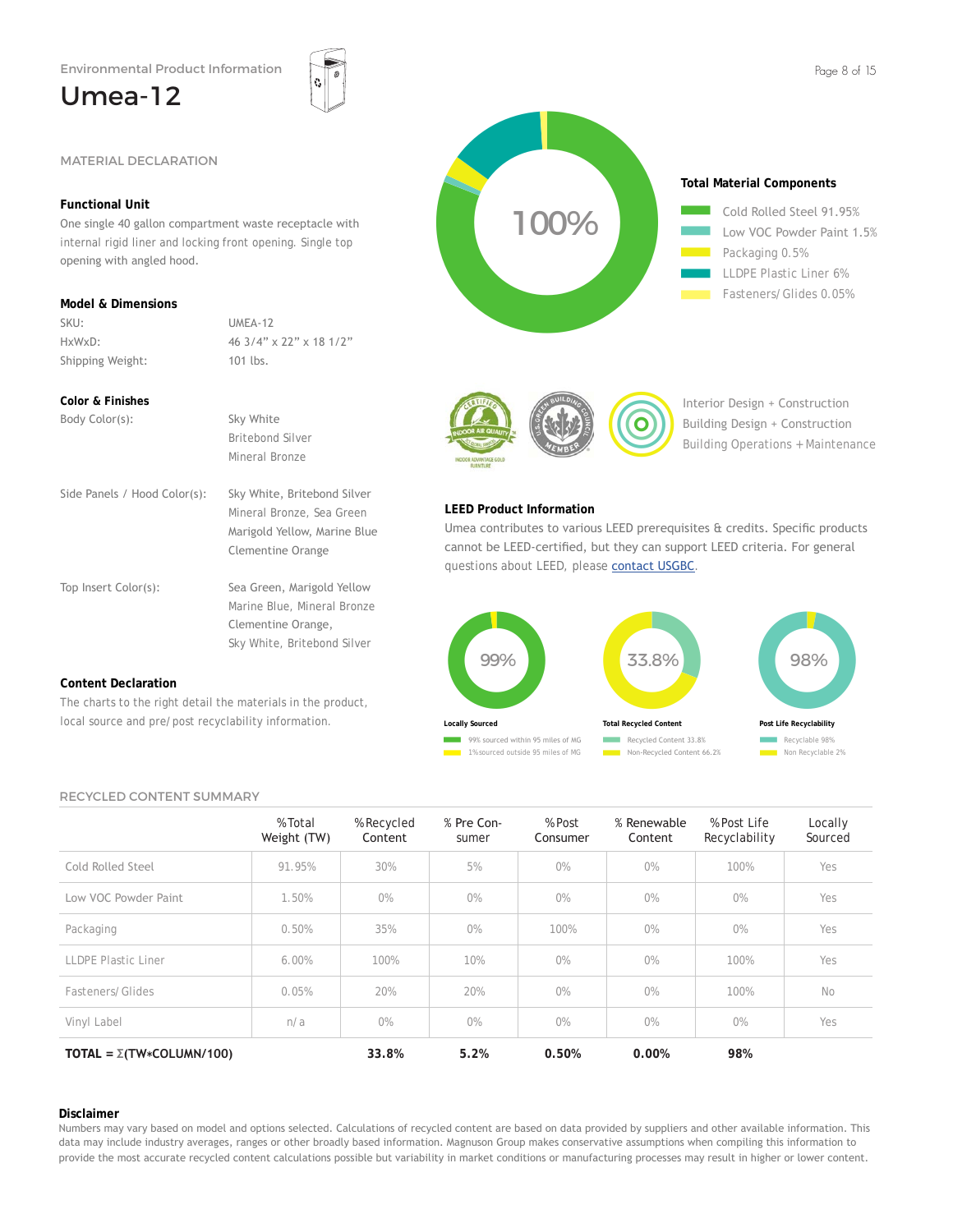One double 40 gallon compartment waste receptacle with internal rigid liners and locking front openings. Two top

HxWxD: 35 1/2" x 40" x 18 1/2"

Side Panels Color(s): Sky White, Britebond Silver

Top Insert Color(s): Sea Green, Marigold Yellow

The charts to the right detail the materials in the product, local source and pre/post recyclability information.

 Britebond Silver Mineral Bronze

 Mineral Bronze, Sea Green Marigold Yellow, Marine Blue Clementine Orange

 Marine Blue, Mineral Bronze Clementine Orange, Sky White, Britebond Silver

### Umea-20

**Functional Unit**

**Model & Dimensions**

**Color & Finishes**

SKU: UMEA-20

Shipping Weight: 140 lbs.

Body Color(s): Sky White

openings.







Interior Design + Construction Building Design + Construction Building Operations + Maintenance

### **LEED Product Information**

Umea contributes to various LEED prerequisites & credits. Specific products cannot be LEED-certified, but they can support LEED criteria. For general questions about LEED, please contact USGBC.



### RECYCLED CONTENT SUMMARY

**Content Declaration**

|                                       | % Total<br>Weight (TW) | % Recycled<br>Content | % Pre Con-<br>sumer | % Post<br>Consumer | % Renewable<br>Content | % Post Life<br>Recyclability | Locally<br>Sourced |
|---------------------------------------|------------------------|-----------------------|---------------------|--------------------|------------------------|------------------------------|--------------------|
| Cold Rolled Steel                     | 88.96%                 | 30%                   | 5%                  | $0\%$              | $0\%$                  | 100%                         | Yes                |
| Low VOC Powder Paint                  | 1.50%                  | $0\%$                 | $0\%$               | $0\%$              | $0\%$                  | $0\%$                        | Yes                |
| Packaging                             | 0.50%                  | 35%                   | $0\%$               | 100%               | $0\%$                  | $0\%$                        | Yes                |
| LLDPE Plastic Liner                   | 9.00%                  | 100%                  | 10%                 | O%                 | O%                     | 100%                         | Yes                |
| Fasteners/Glides                      | 0.04%                  | 20%                   | 20%                 | $0\%$              | O%                     | 100%                         | No                 |
| Vinyl Label                           | n/a                    | O%                    | O%                  | $0\%$              | O%                     | O%                           | Yes                |
| TOTAL = $\Sigma(TW \star COLUMN/100)$ |                        | 35.9%                 | 5.4%                | 0.50%              | 0.00%                  | 98%                          |                    |

### **Disclaimer**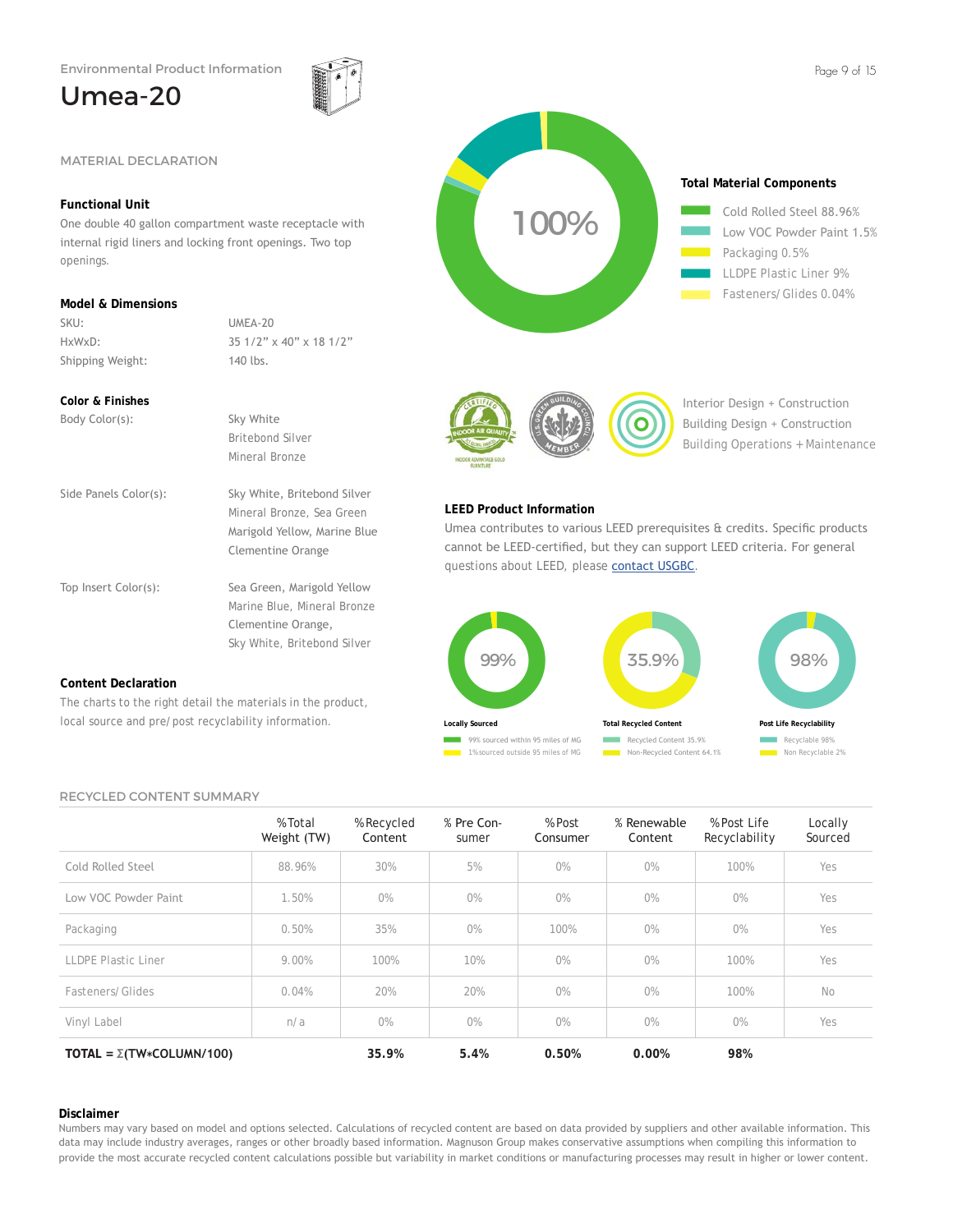One double 40 gallon compartment waste receptacle with internal rigid liners and locking front openings. Two top

HxWxD: 44 3/4" x 40" x 18 1/2"

Side Panels / Hood Color(s): Sky White, Britebond Silver

Top Insert Color(s): Sea Green, Marigold Yellow

The charts to the right detail the materials in the product, local source and pre/post recyclability information.

 Britebond Silver Mineral Bronze

 Mineral Bronze, Sea Green Marigold Yellow, Marine Blue Clementine Orange

 Marine Blue, Mineral Bronze Clementine Orange, Sky White, Britebond Silver

### Umea-21

**Functional Unit**

openings with flat hood.

**Model & Dimensions**

**Color & Finishes**

SKU: UMEA-21

Shipping Weight: 164 lbs.

Body Color(s): Sky White







Interior Design + Construction Building Design + Construction Building Operations + Maintenance

### **LEED Product Information**

Umea contributes to various LEED prerequisites & credits. Specific products cannot be LEED-certified, but they can support LEED criteria. For general questions about LEED, please contact USGBC.



### RECYCLED CONTENT SUMMARY

**Content Declaration**

|                                        | % Total<br>Weight (TW) | % Recycled<br>Content | % Pre Con-<br>sumer | % Post<br>Consumer | % Renewable<br>Content | % Post Life<br>Recyclability | Locally<br>Sourced |
|----------------------------------------|------------------------|-----------------------|---------------------|--------------------|------------------------|------------------------------|--------------------|
| Cold Rolled Steel                      | 90.96%                 | 30%                   | 5%                  | $0\%$              | $0\%$                  | 100%                         | Yes                |
| Low VOC Powder Paint                   | 1.50%                  | $0\%$                 | $0\%$               | $0\%$              | $0\%$                  | $0\%$                        | Yes                |
| Packaging                              | 0.50%                  | 35%                   | $0\%$               | 100%               | $0\%$                  | $0\%$                        | Yes                |
| <b>LLDPE Plastic Liner</b>             | 7.00%                  | 100%                  | 10%                 | O%                 | $0\%$                  | 100%                         | Yes                |
| Fasteners/Glides                       | 0.04%                  | 20%                   | 20%                 | $0\%$              | O%                     | 100%                         | No                 |
| Vinyl Label                            | n/a                    | O%                    | $0\%$               | O%                 | O%                     | $0\%$                        | Yes                |
| TOTAL = $\Sigma(TW \times COLUMN/100)$ |                        | 34.5%                 | 5.3%                | 0.50%              | 0.00%                  | 98%                          |                    |

### **Disclaimer**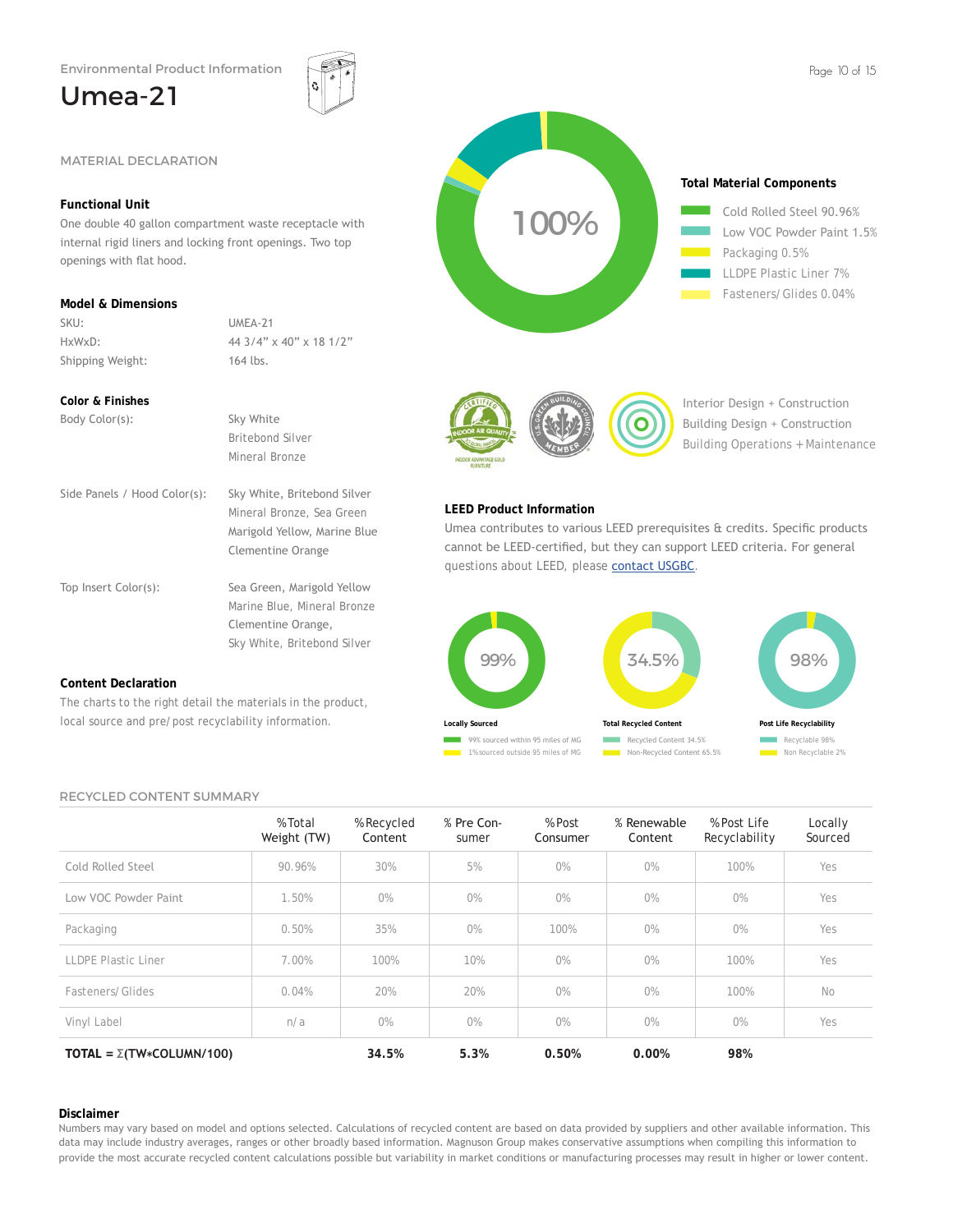One double 40 gallon compartment waste receptacle with internal rigid liners and locking front openings. Two top

HxWxD: 46 3/4" x 40" x 18 1/2"

Side Panels / Hood Color(s): Sky White, Britebond Silver

Top Insert Color(s): Sea Green, Marigold Yellow

The charts to the right detail the materials in the product, local source and pre/post recyclability information.

 Britebond Silver Mineral Bronze

 Mineral Bronze, Sea Green Marigold Yellow, Marine Blue Clementine Orange

 Marine Blue, Mineral Bronze Clementine Orange, Sky White, Britebond Silver

## Umea-22

**Functional Unit**

openings with angled hood.

SKU: UMEA-22

Shipping Weight: 169 lbs.

Body Color(s): Sky White

**Model & Dimensions**

**Color & Finishes**







Interior Design + Construction Building Design + Construction Building Operations + Maintenance

### **LEED Product Information**

Umea contributes to various LEED prerequisites & credits. Specific products cannot be LEED-certified, but they can support LEED criteria. For general questions about LEED, please contact USGBC.



### RECYCLED CONTENT SUMMARY

**Content Declaration**

|                                        | % Total<br>Weight (TW) | % Recycled<br>Content | % Pre Con-<br>sumer | % Post<br>Consumer | % Renewable<br>Content | % Post Life<br>Recyclability | Locally<br>Sourced |
|----------------------------------------|------------------------|-----------------------|---------------------|--------------------|------------------------|------------------------------|--------------------|
| Cold Rolled Steel                      | 90.96%                 | 30%                   | 5%                  | $0\%$              | $0\%$                  | 100%                         | Yes                |
| Low VOC Powder Paint                   | 1.50%                  | $0\%$                 | $0\%$               | $0\%$              | $0\%$                  | $0\%$                        | Yes                |
| Packaging                              | 0.50%                  | 35%                   | $0\%$               | 100%               | $0\%$                  | $0\%$                        | Yes                |
| <b>LLDPE Plastic Liner</b>             | 7.00%                  | 100%                  | 10%                 | O%                 | $0\%$                  | 100%                         | Yes                |
| Fasteners/Glides                       | 0.04%                  | 20%                   | 20%                 | $0\%$              | O%                     | 100%                         | No                 |
| Vinyl Label                            | n/a                    | O%                    | $0\%$               | O%                 | O%                     | $0\%$                        | Yes                |
| TOTAL = $\Sigma(TW \times COLUMN/100)$ |                        | 34.5%                 | 5.3%                | 0.50%              | 0.00%                  | 98%                          |                    |

### **Disclaimer**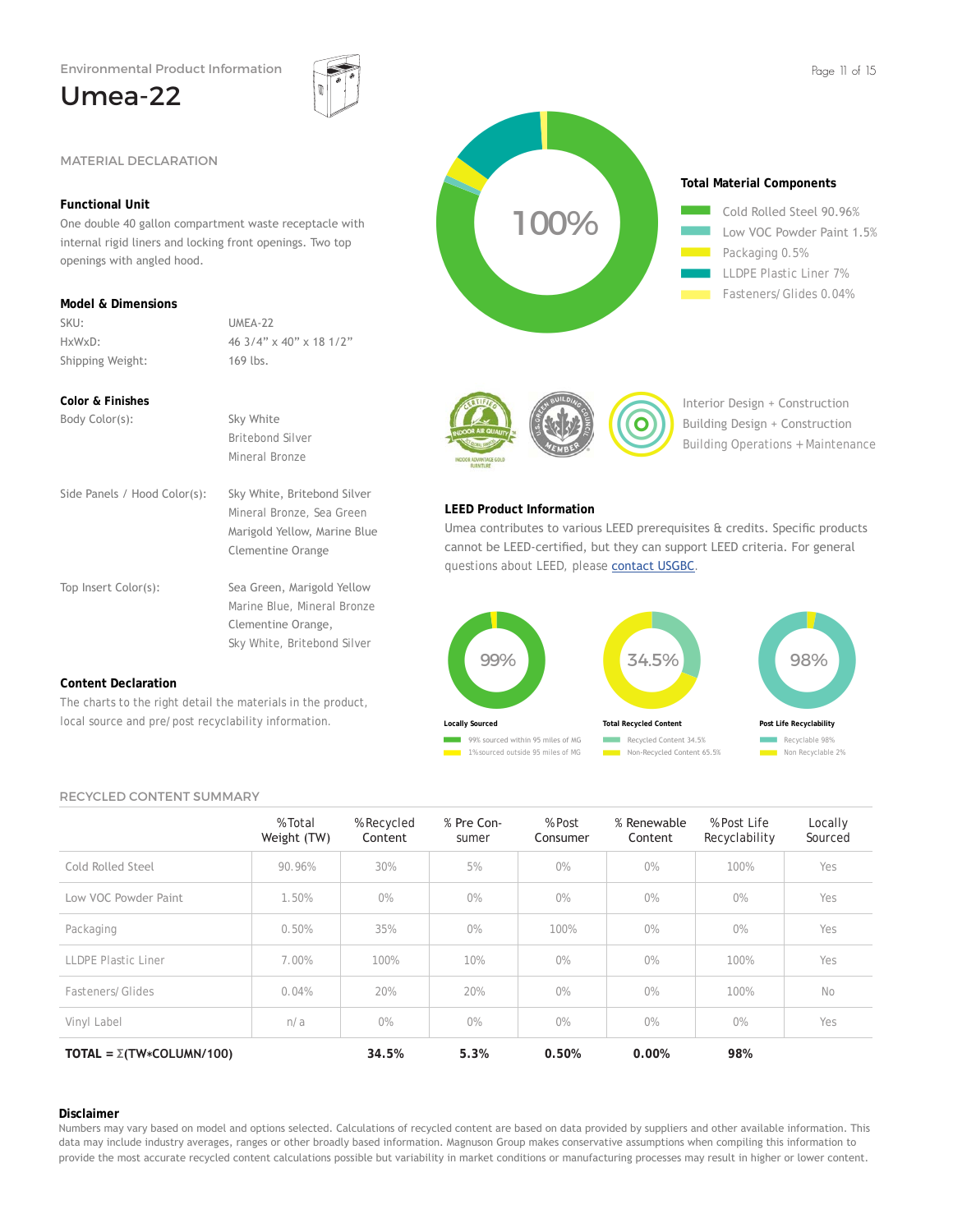### Umea-30







Interior Design + Construction Building Design + Construction Building Operations + Maintenance

### **LEED Product Information**

Umea contributes to various LEED prerequisites & credits. Specific products cannot be LEED-certified, but they can support LEED criteria. For general questions about LEED, please contact USGBC.



### RECYCLED CONTENT SUMMARY

|                                       | % Total<br>Weight (TW) | % Recycled<br>Content | % Pre Con-<br>sumer | % Post<br>Consumer | % Renewable<br>Content | % Post Life<br>Recyclability | Locally<br>Sourced |
|---------------------------------------|------------------------|-----------------------|---------------------|--------------------|------------------------|------------------------------|--------------------|
| Cold Rolled Steel                     | 87.96%                 | 30%                   | 5%                  | $0\%$              | 0%                     | 100%                         | Yes                |
| Low VOC Powder Paint                  | 1.50%                  | $0\%$                 | 0%                  | $0\%$              | 0%                     | $0\%$                        | Yes                |
| Packaging                             | 0.50%                  | 35%                   | $0\%$               | 100%               | $0\%$                  | $0\%$                        | Yes                |
| <b>LLDPE Plastic Liner</b>            | 10.00%                 | 100%                  | 10%                 | O%                 | O%                     | 100%                         | Yes                |
| Fasteners/Glides                      | 0.04%                  | 20%                   | 20%                 | O%                 | O%                     | 100%                         | No                 |
| Vinyl Label                           | n/a                    | $0\%$                 | $0\%$               | O%                 | O%                     | $0\%$                        | Yes                |
| TOTAL = $\Sigma(TW \star COLUMN/100)$ |                        | 36.6%                 | 5.4%                | 0.50%              | 0.00%                  | 98%                          |                    |

### **Disclaimer**

Numbers may vary based on model and options selected. Calculations of recycled content are based on data provided by suppliers and other available information. This data may include industry averages, ranges or other broadly based information. Magnuson Group makes conservative assumptions when compiling this information to provide the most accurate recycled content calculations possible but variability in market conditions or manufacturing processes may result in higher or lower content.

**Content Declaration**

### **Functional Unit**

One triple 40 gallon compartment waste receptacle with internal rigid liners and locking front openings. Three top openings.

### **Model & Dimensions**

SKU: UMEA-30 HxWxD: 35 1/2" x 58" x 18 1/2" Shipping Weight: 203 lbs.

### **Color & Finishes**

| Body Color(s):        | Sky White                                                                                                      |
|-----------------------|----------------------------------------------------------------------------------------------------------------|
|                       | Britebond Silver                                                                                               |
|                       | Mineral Bronze                                                                                                 |
| Side Panels Color(s): | Sky White, Britebond Silver<br>Mineral Bronze, Sea Green<br>Marigold Yellow, Marine Blue<br>Clementine Orange  |
| Top Insert Color(s):  | Sea Green, Marigold Yellow<br>Marine Blue, Mineral Bronze<br>Clementine Orange,<br>Sky White, Britebond Silver |

The charts to the right detail the materials in the product, local source and pre/post recyclability information.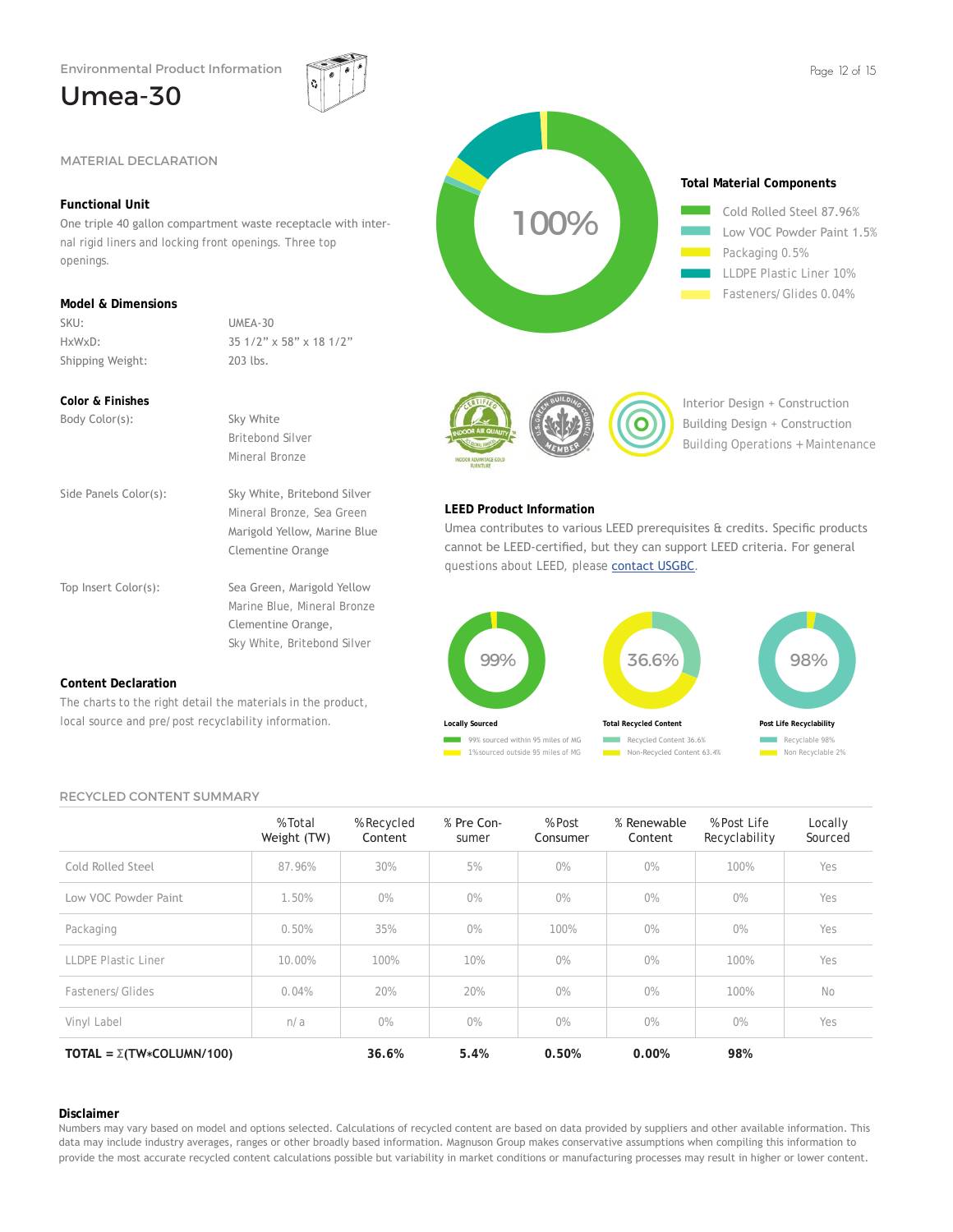nal rigid liners and locking front openings. Three top

HxWxD: 44 3/4" x 58" x 18 1/2"

Side Panels / Hood Color(s): Sky White, Britebond Silver

Top Insert Color(s): Sea Green, Marigold Yellow

The charts to the right detail the materials in the product, local source and pre/post recyclability information.

 Britebond Silver Mineral Bronze

 Mineral Bronze, Sea Green Marigold Yellow, Marine Blue Clementine Orange

 Marine Blue, Mineral Bronze Clementine Orange, Sky White, Britebond Silver

SKU: UMEA-31

Shipping Weight: 227 lbs.

Body Color(s): Sky White

## Umea-31

**Functional Unit**

openings with flat hood.

**Model & Dimensions**

**Color & Finishes**







Interior Design + Construction Building Design + Construction Building Operations + Maintenance

### **LEED Product Information**

Umea contributes to various LEED prerequisites & credits. Specific products cannot be LEED-certified, but they can support LEED criteria. For general questions about LEED, please contact USGBC.



RECYCLED CONTENT SUMMARY

**Content Declaration**

|                                       | % Total<br>Weight (TW) | % Recycled<br>Content | % Pre Con-<br>sumer | % Post<br>Consumer | % Renewable<br>Content | % Post Life<br>Recyclability | Locally<br>Sourced |
|---------------------------------------|------------------------|-----------------------|---------------------|--------------------|------------------------|------------------------------|--------------------|
| Cold Rolled Steel                     | 89.96%                 | 30%                   | 5%                  | $0\%$              | $0\%$                  | 100%                         | Yes                |
| Low VOC Powder Paint                  | 1.50%                  | $0\%$                 | 0%                  | $0\%$              | $0\%$                  | 0%                           | Yes                |
| Packaging                             | 0.50%                  | 35%                   | 0%                  | 100%               | $0\%$                  | 0%                           | Yes                |
| <b>LLDPE Plastic Liner</b>            | 8.00%                  | 100%                  | 10%                 | O%                 | $0\%$                  | 100%                         | Yes                |
| Fasteners/Glides                      | 0.04%                  | 20%                   | 20%                 | O%                 | O%                     | 100%                         | No                 |
| Vinyl Label                           | n/a                    | O%                    | O%                  | O%                 | $0\%$                  | $0\%$                        | Yes                |
| TOTAL = $\Sigma(TW \star COLUMN/100)$ |                        | 34.2%                 | 5.3%                | 0.50%              | 0.00%                  | 98%                          |                    |

### **Disclaimer**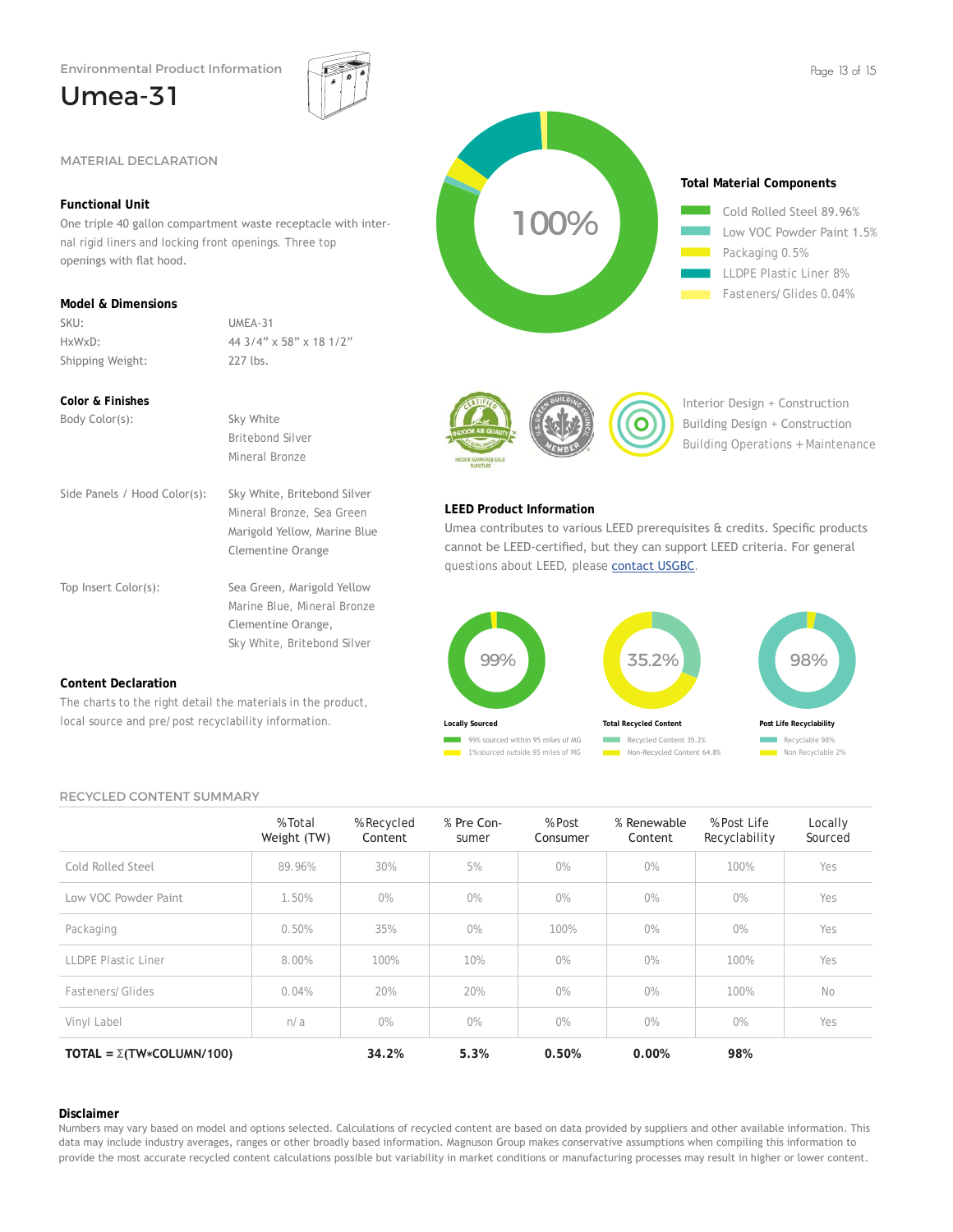nal rigid liners and locking front openings. Three top

HxWxD: 46 3/4" x 58" x 18 1/2"

Side Panels / Hood Color(s): Sky White, Britebond Silver

Top Insert Color(s): Sea Green, Marigold Yellow

The charts to the right detail the materials in the product, local source and pre/post recyclability information.

 Britebond Silver Mineral Bronze

 Mineral Bronze, Sea Green Marigold Yellow, Marine Blue Clementine Orange

 Marine Blue, Mineral Bronze Clementine Orange, Sky White, Britebond Silver

SKU: UMEA-32

Shipping Weight: 232 lbs.

Body Color(s): Sky White

### Umea-32

**Functional Unit**

openings with angled hood.

**Model & Dimensions**

**Color & Finishes**







Interior Design + Construction Building Design + Construction Building Operations + Maintenance

### **LEED Product Information**

Umea contributes to various LEED prerequisites & credits. Specific products cannot be LEED-certified, but they can support LEED criteria. For general questions about LEED, please contact USGBC.



### RECYCLED CONTENT SUMMARY

**Content Declaration**

|                                       | % Total<br>Weight (TW) | % Recycled<br>Content | % Pre Con-<br>sumer | % Post<br>Consumer | % Renewable<br>Content | % Post Life<br>Recyclability | Locally<br>Sourced |
|---------------------------------------|------------------------|-----------------------|---------------------|--------------------|------------------------|------------------------------|--------------------|
| Cold Rolled Steel                     | 89.96%                 | 30%                   | 5%                  | $0\%$              | $0\%$                  | 100%                         | Yes                |
| Low VOC Powder Paint                  | 1.50%                  | $0\%$                 | $0\%$               | $0\%$              | $0\%$                  | $0\%$                        | Yes                |
| Packaging                             | 0.50%                  | 35%                   | $0\%$               | 100%               | $0\%$                  | $0\%$                        | Yes                |
| LLDPE Plastic Liner                   | 8.00%                  | 100%                  | 10%                 | O%                 | O%                     | 100%                         | Yes                |
| Fasteners/Glides                      | 0.04%                  | 20%                   | 20%                 | $0\%$              | O%                     | 100%                         | No                 |
| Vinyl Label                           | n/a                    | O%                    | O%                  | $0\%$              | O%                     | O%                           | Yes                |
| TOTAL = $\Sigma(TW \star COLUMN/100)$ |                        | 35.2%                 | 5.3%                | 0.50%              | 0.00%                  | 98%                          |                    |

### **Disclaimer**